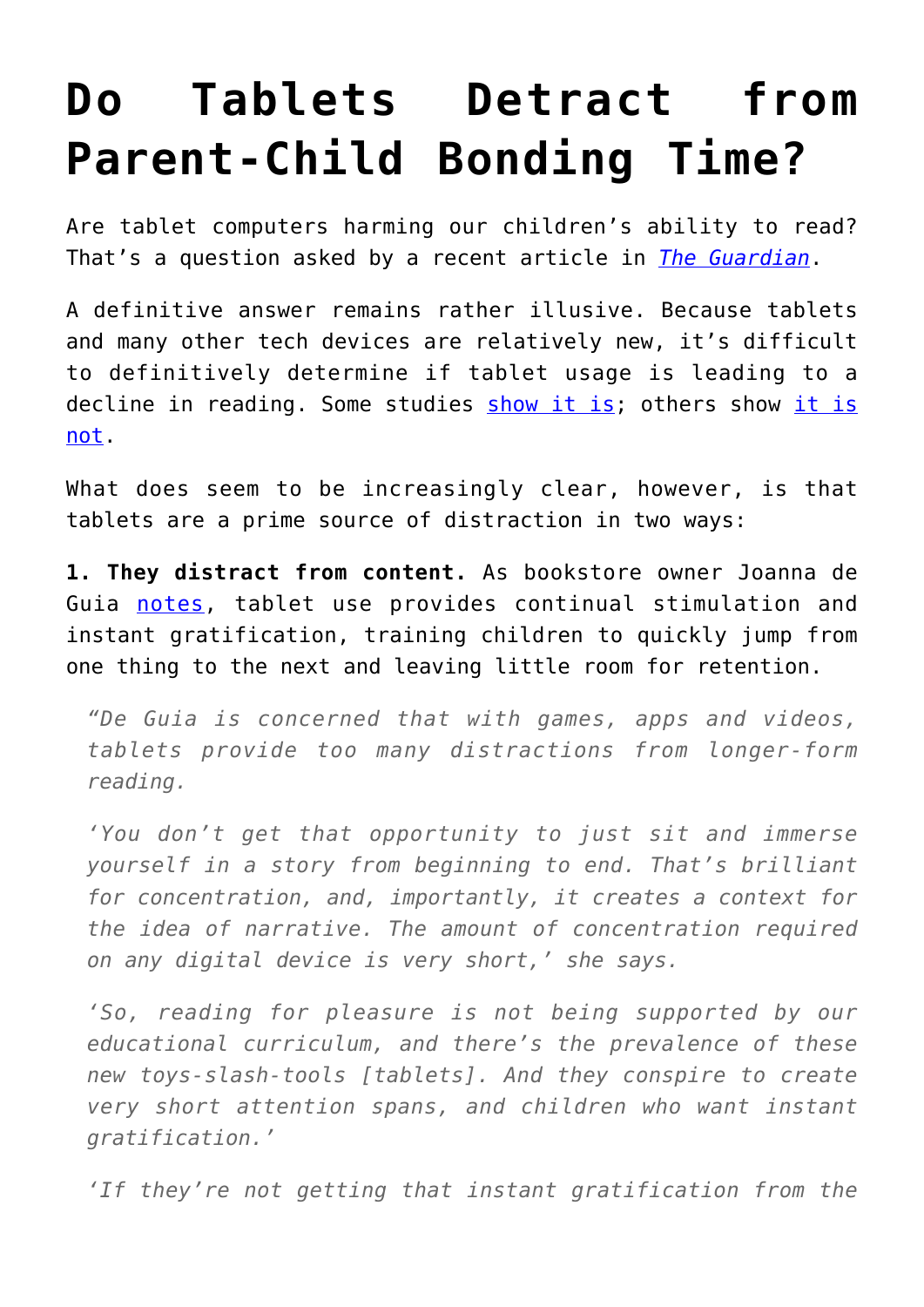*book they're reading, they can just play a game instead. So what happens to the story? I worry about a generation of children who don't want to know what the end of the story is, because that's how we make sense of the world.'"*

**2. They distract from quality bonding time.** Who needs mom and dad to spend time and read a story when a child has an entertaining iPad at his fingertips? That's the fear that Asi Sharabi, a British book-company owner, has expressed.

*"'One thing that the iPad as a device, as a cultural artifact, has never really been good at are these shared coreading experiences. Unlike books, where there's no option but to sit down and read it with your kid in the early years,' he says.*

*'The tablet took a slightly different direction: it became the modern babysitter, or the modern pacifier. That's not necessarily a negative thing, but it's more about giving the child the device – "It's your iPad time now" – rather than sitting down to read or play together on it.'*

*Sharabi suspects this may be rooted in how parents have been using television for decades: screen-based entertainment for children is often a chance for parents to get other things done."*

It might be easy to dismiss the above concerns as selfmotivated – after all, these individuals have personal interest in the print industry – except for the fact that deep down many of us have the same fears and suspicions. We know how easy it is to be distracted ourselves by tablets and smartphones. We know how easy it is to thrust a tech device into the hands of the little ones in order to keep them quiet.

But are we willing to act on those fears and allow ourselves to give up our own distractions and "me" time?